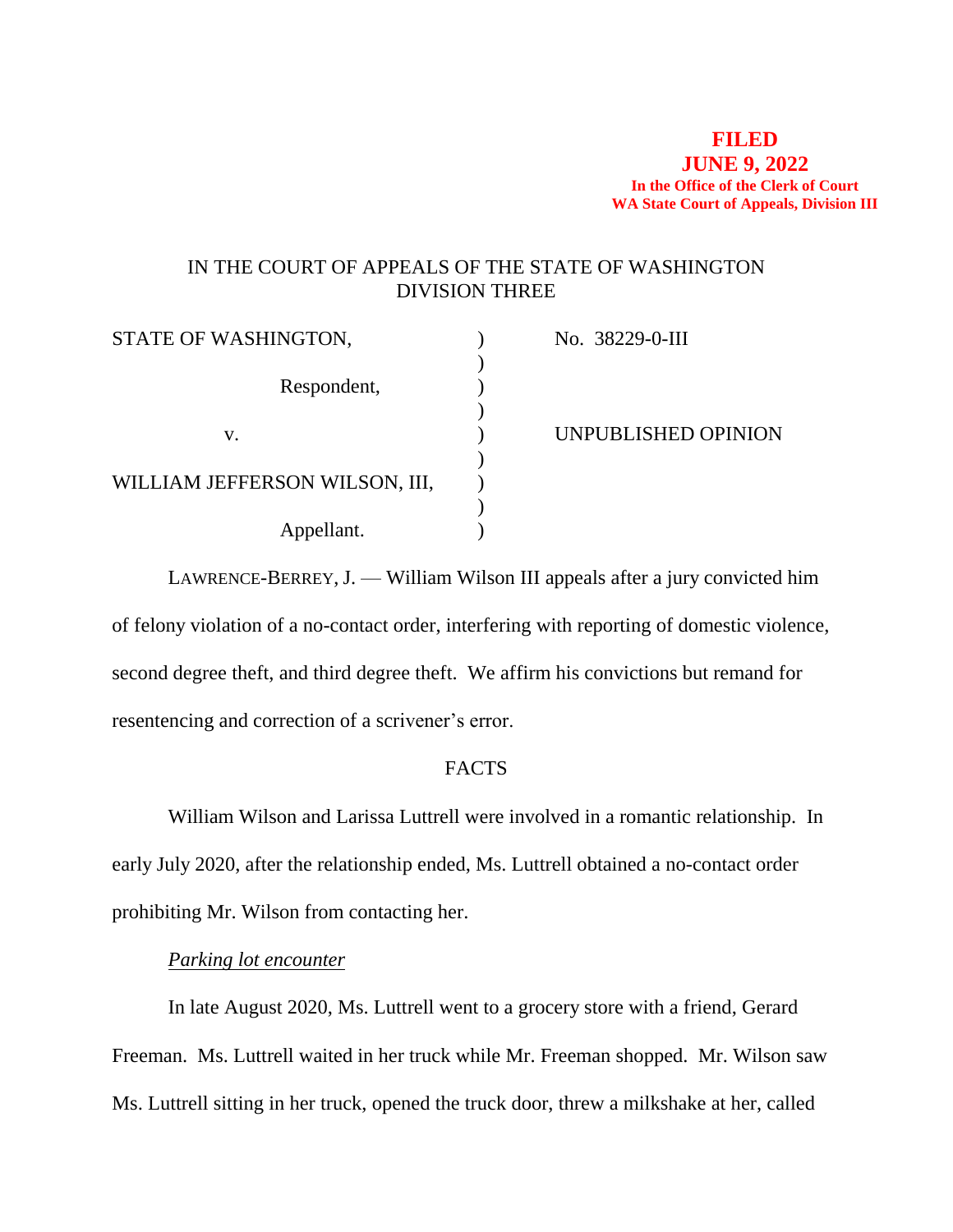her a bitch, and struck her twice in the face and also on the back of her head. Mr. Wilson took her cell phone and told her she would not need it. He also took Mr. Freeman's cell phone. A woman in the parking lot called 911 for Ms. Luttrell and police responded.

The State charged Mr. Wilson with five offenses: (1) felony violation of a nocontact order including assault, (2) interfering with reporting domestic violence, (3) theft in the second degree of Ms. Luttrell's cell phone, (4) theft in the second degree of Mr. Freeman's cell phone, and (5) robbery in the first degree, including the infliction of bodily injury. All charges except the theft of Mr. Freeman's cell phone included an allegation of domestic violence against an intimate partner.

*Trial*

Ms. Luttrell testified about the events in the parking lot, including her recollection

of Mr. Wilson hitting her:

[Ms. Luttrell:] I know he hit me in the face twice. And then after that, I just covered my head and just was feeling for the door—I wasn't really counting, so. But at least three, four times at least on the back of the head.

[The State:] So he hits you. Do you remember was he using his fist or his palm or something else?

[Ms. Luttrell:] His fist.

[The State:] Okay, so he hits you with his fist twice in the face, is that right?

[Ms. Luttrell:] Yeah. I kind of like jerked back so it wasn't—but I know for a fact it was—and I could feel the fist—the knuckles on the back of my head.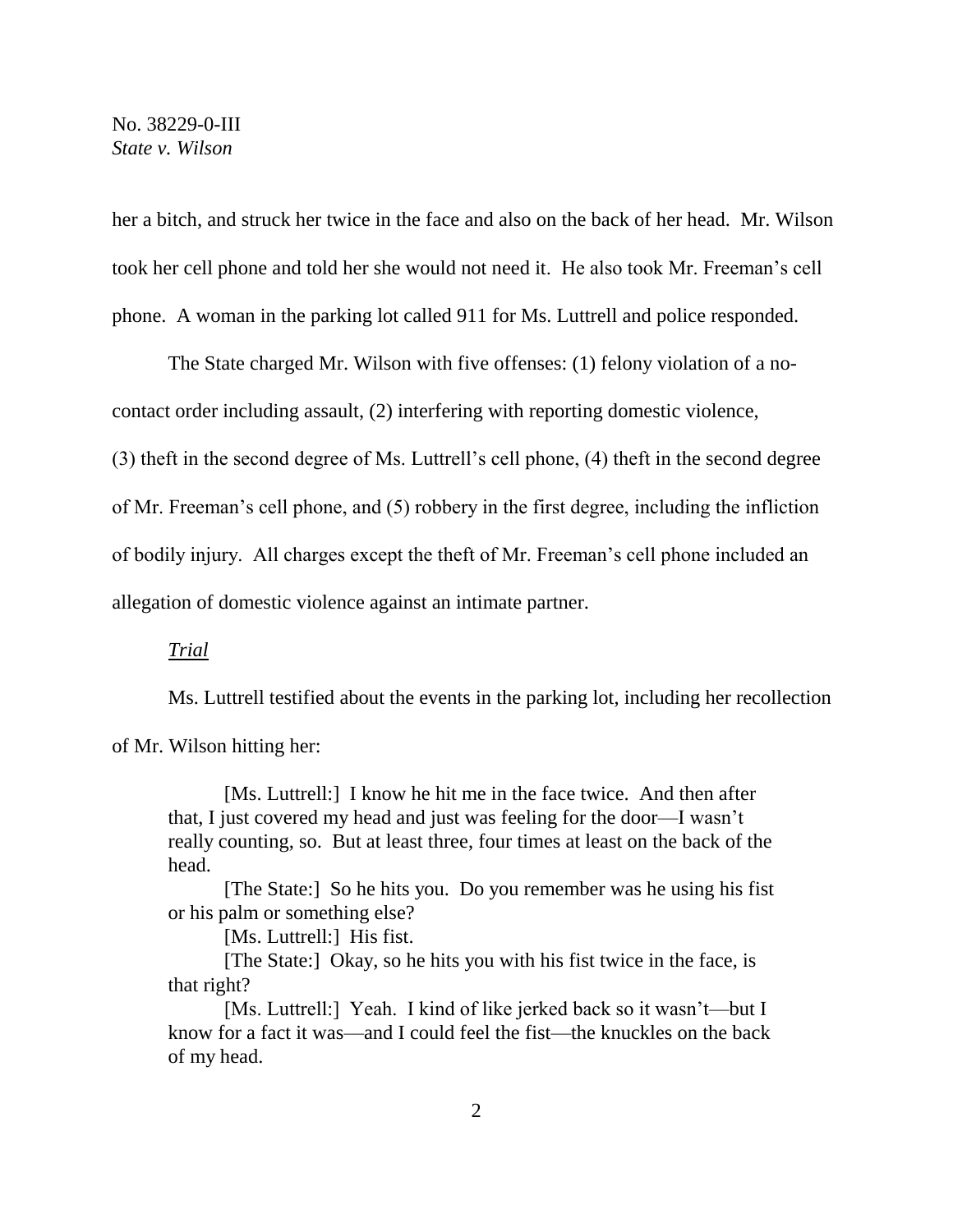Report of Proceedings (RP) at 66. She also testified about her cell phone:

[The State:] . . . And what was your phone like that he took? [Ms. Luttrell:] An iPhone 11. [The State:] And was it fairly new? [Ms. Luttrell:] Yes, I had purchased it less than a month ago. THE COURT: Wait, when did you purchase? [Ms. Luttrell:] Less than a month before. [The State:] Do you remember how much you paid for it? [Ms. Luttrell:] Like \$900 or \$1,000.

RP at 75.

. . . .

The Cle Elum Chief of Police Kirk Bland had responded to the assault. He

testified about the injuries he observed on Ms. Luttrell: "I saw a visual mark—she had a

red, like a small cut on the bridge of her nose and close to her eye. And she was holding

the back of her head, but I couldn't see any injuries on the back of her head." RP at 111.

The State questioned Chief Bland about whether the cut appeared recent:

[The State:] Do you have an opinion about—I know you're not a doctor and you can't age it or time it—did that wound that you saw there appear to you to be fresh, from your experience?

[Chief Bland:] It was consistent with other wounds over the last 30 years for recent assault victims that I've investigated. It looked fresh to me, yes.

[The State:] Didn't have any scabbing over top of it?

[Chief Bland:] Don't remember that, no.

[The State:] Can you see in the pictures—is it still like actively bleeding at all or do you remember that?

[Chief Bland:] I don't remember any blood running down her face, no.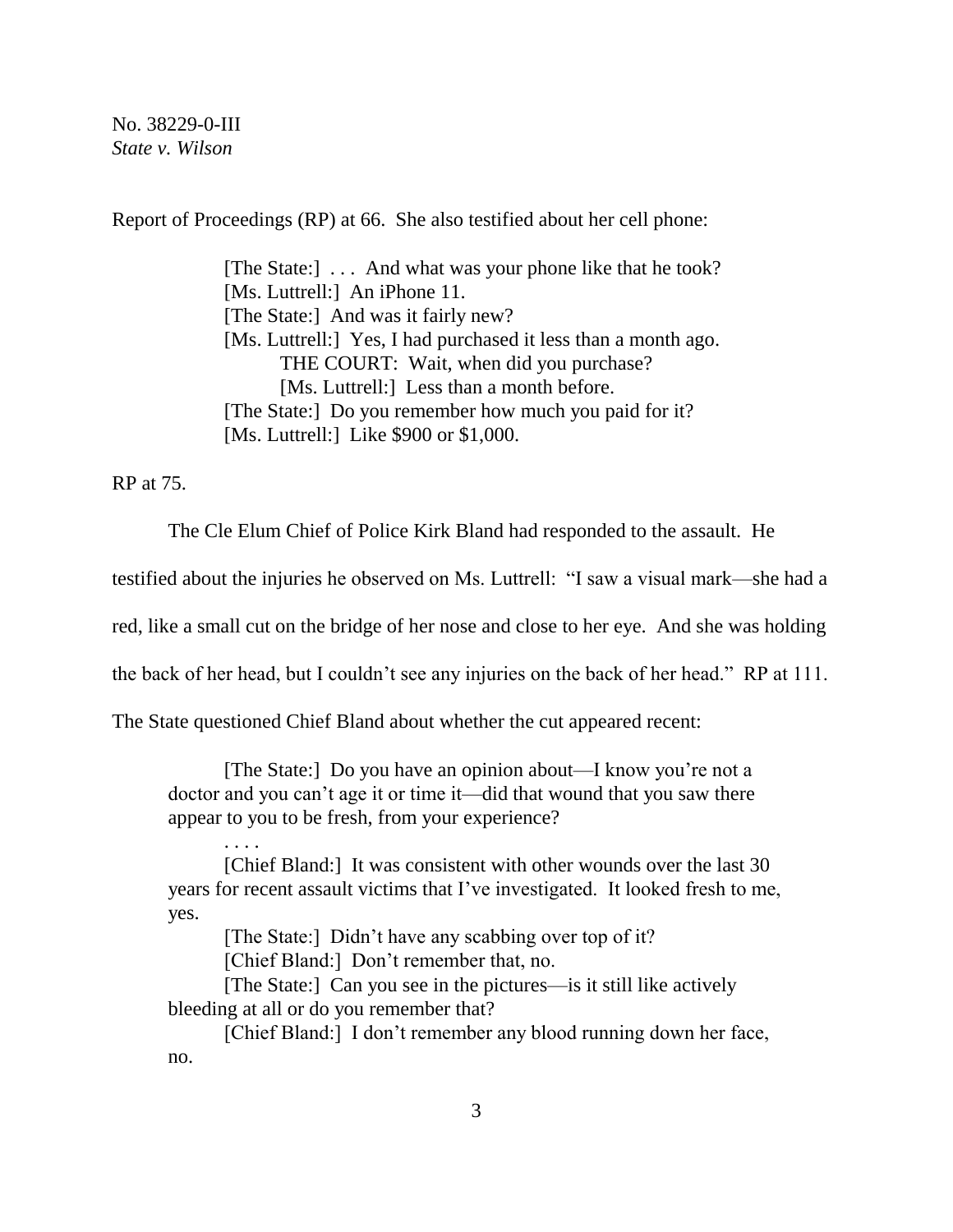RP at 112.

Mr. Freeman testified that he had purchased his cell phone for about \$200. After the State rested, Mr. Wilson moved to dismiss the charge of second degree theft for Mr. Freeman's cell phone since its value did not meet the threshold for felony theft. The State requested leave to amend to the lesser included offense of third degree theft. The court granted the State's motion.

After closing arguments, the clerk randomly selected which of the 13 jurors would be the alternate; juror 1 was chosen. Juror 1 was temporarily excused from further service.

The jury found Mr. Wilson guilty of counts 1 through 4, but acquitted him on count 5, first degree robbery. It found Mr. Wilson and Ms. Luttrell were intimate partners and members of the same household on all charges for which it was alleged. The court individually polled each of the 12 jurors, who confirmed the correctness of the verdict.

After the jury was dismissed, Mr. Wilson's attorney questioned why juror 1 had returned with the rest of the jury. The court stated juror 1 had been excused, but noted the court had just spoken with juror 7 who had been behind juror 1 previously. Mr. Wilson's attorney acknowledged he may have misread the numbers. The prosecutor stated she had not seen juror 1, and the court agreed, "I didn't think she was back." RP at 219.

4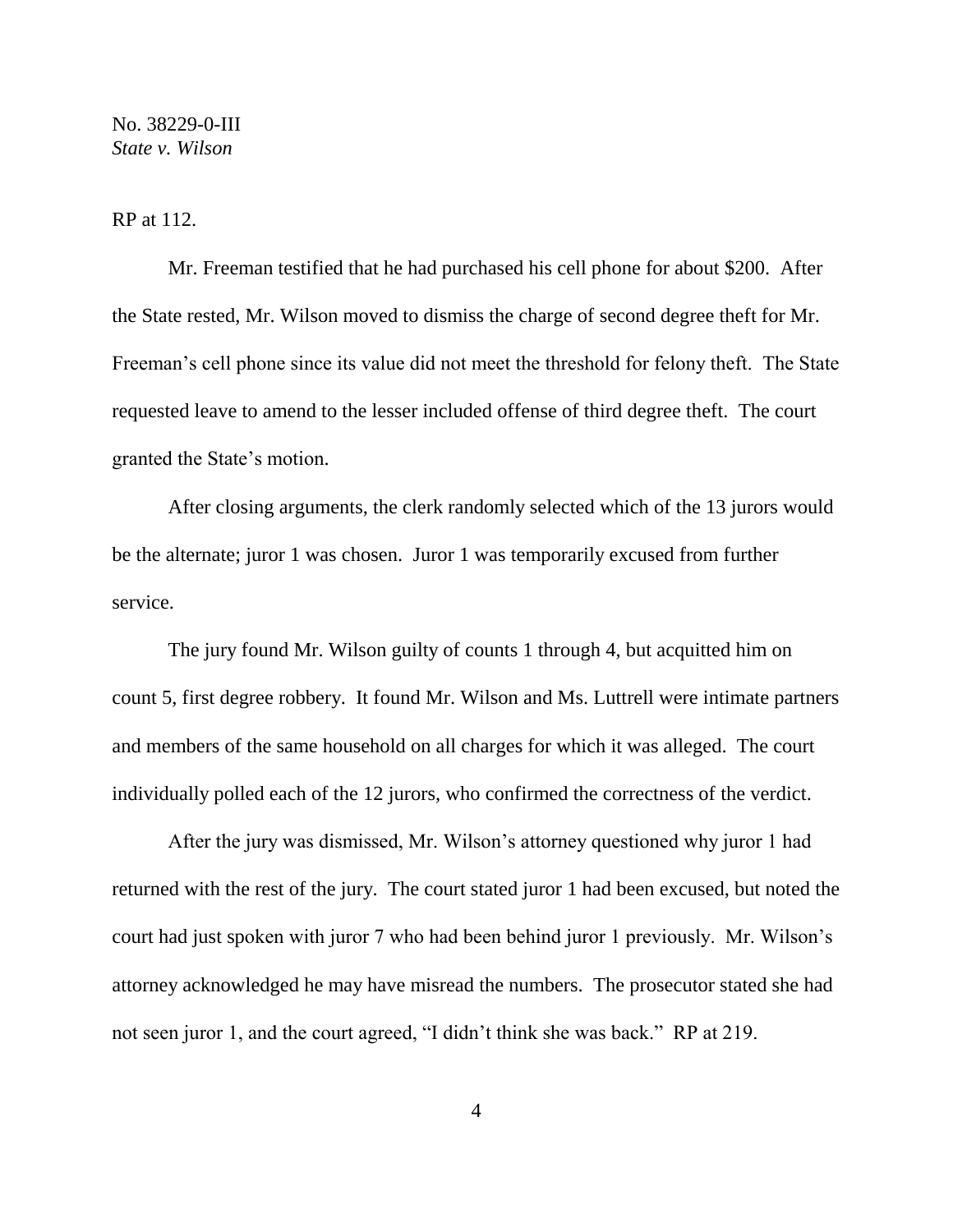### *Sentencing*

At sentencing, the parties agreed that Mr. Wilson's offender score was a 5.

However, Mr. Wilson's attorney indicated he only had an opportunity for a cursory review of Mr. Wilson's criminal history and there was some question over whether any of Mr. Wilson's prior convictions should wash out. The court acknowledged this and stated:

[W]hat we're going to do is I'm going to proceed as though that's the correct offender score. . . . Then if it turns out that the Defense finds information that leads them to believe that these aren't [sic] the correct score, then you may bring it back before the Court for re-sentencing.

RP at 225. Mr. Wilson was sentenced to 43 months' imprisonment based on the offender score of 5, with 12 months' community custody.

The court imposed the following legal financial obligations (LFOs): a \$500 victim assessment, a \$200 criminal filing fee, and a \$100 booking fee. The court struck a \$100 DNA<sup>1</sup> collection fee because Mr. Wilson already had his DNA collected in a prior case. The judgment and sentence had the four fees preprinted with a total of \$1,500 also preprinted. The court crossed out the \$100 for the DNA collection fee and the \$1,500 total, handwriting in a total of \$1,400. The court read out, "So without the restitution, it comes out to \$1,400 . . . . So that's \$500 of victim assessment; \$200 court costs; and

a<br>B

<sup>&</sup>lt;sup>1</sup> Deoxyribonucleic acid.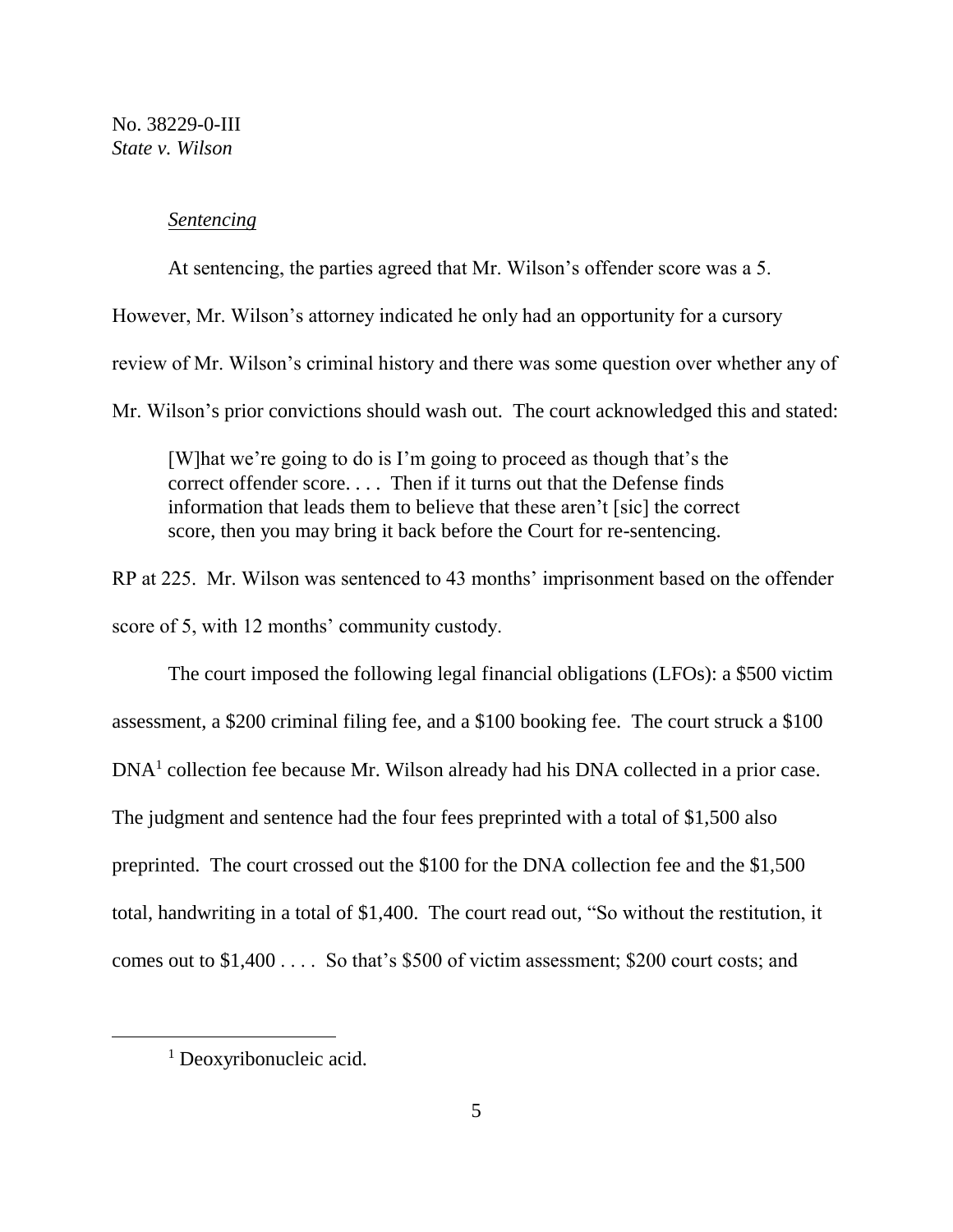\$100 for the booking fee. So that comes out to \$1,400 plus then whatever the restitution is for the telephones." RP at 240.

Mr. Wilson appeals.

### ANALYSIS

#### SUFFICIENCY OF EVIDENCE OF CELL PHONE VALUE

Mr. Wilson contends there was insufficient evidence at trial of Ms. Luttrell's cell phone's market value. We disagree.

In a challenge to the sufficiency of the evidence, we consider "whether, after viewing the evidence in the light most favorable to the State, any rational trier of fact could have found guilt beyond a reasonable doubt." *State v. Salinas*, 119 Wn.2d 192, 201, 829 P.2d 1068 (1992). We draw all reasonable inferences in favor of the State and against the defendant. *Id.* "A claim of insufficiency admits the truth of the State's evidence and all inferences that reasonably can be drawn therefrom." *Id.*

Mr. Wilson was convicted of second degree theft, which required the State to prove the value of the stolen iPhone was at least \$750. RCW 9A.56.040(1). "Value" as used in theft statutes means market value at the time and approximate location of the theft. RCW 9A.56.010(21)(a). "Market value" is "'the price which a well-informed buyer would pay to a well-informed seller, where neither is obliged to enter into the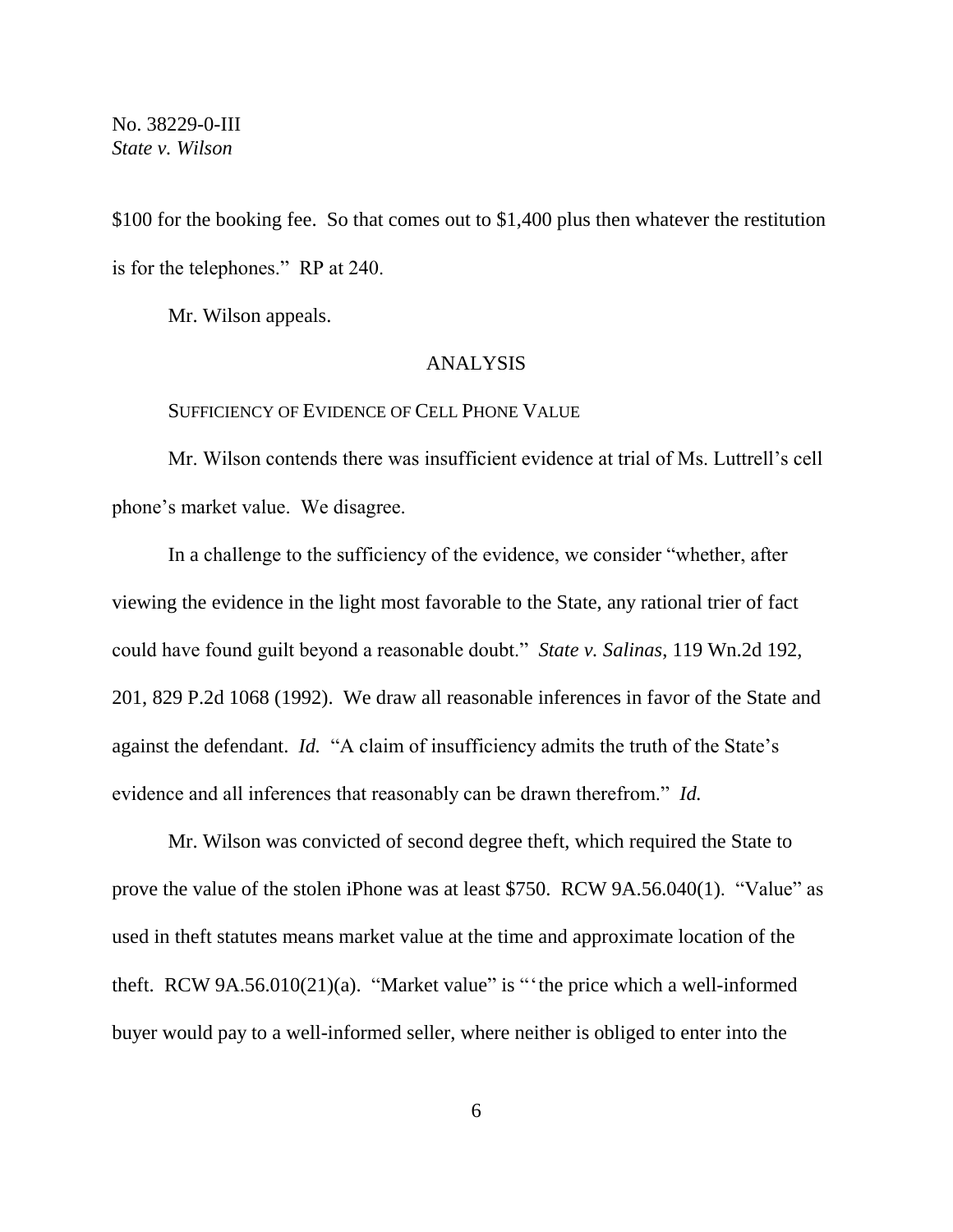transaction.'" *State v. Longshore*, 141 Wn.2d 414, 429, 5 P.3d 1256 (2000) (quoting *State v. Kleist*, 126 Wn.2d 432, 435, 895 P.2d 398 (1995)). Evidence of the price paid is entitled to great weight if it is not too remote in time. *State v. Jussila*, 197 Wn. App. 908, 934, 392 P.3d 1108 (2017).

At trial, Ms. Luttrell testified she had bought her iPhone less than one month previously, it was fairly new, and she had paid \$900 to \$1,000 for it. The jury could rationally infer that the phone had not lost substantial value in the intervening weeks and had a market value of over \$750.

Mr. Wilson argues Ms. Luttrell's testimony about purchase price went toward the replacement cost of the phone, not the market value of the phone. He presents two cases to support his position that Ms. Luttrell's testimony about the recent purchase price was insufficient for the jury to infer a market value of \$750.

The first is *State v. Morley*, 119 Wn. App. 939, 941, 83 P.3d 1023 (2004), where the defendant was charged with theft of two generators from an equipment rental company. A witness testified that the depreciated book value of the smaller generator was \$665.92. *Id.* He was unsure of the depreciated value of the larger generator, but testified that it would cost \$2,000.00 new, excluding the discount the retailer provided the

7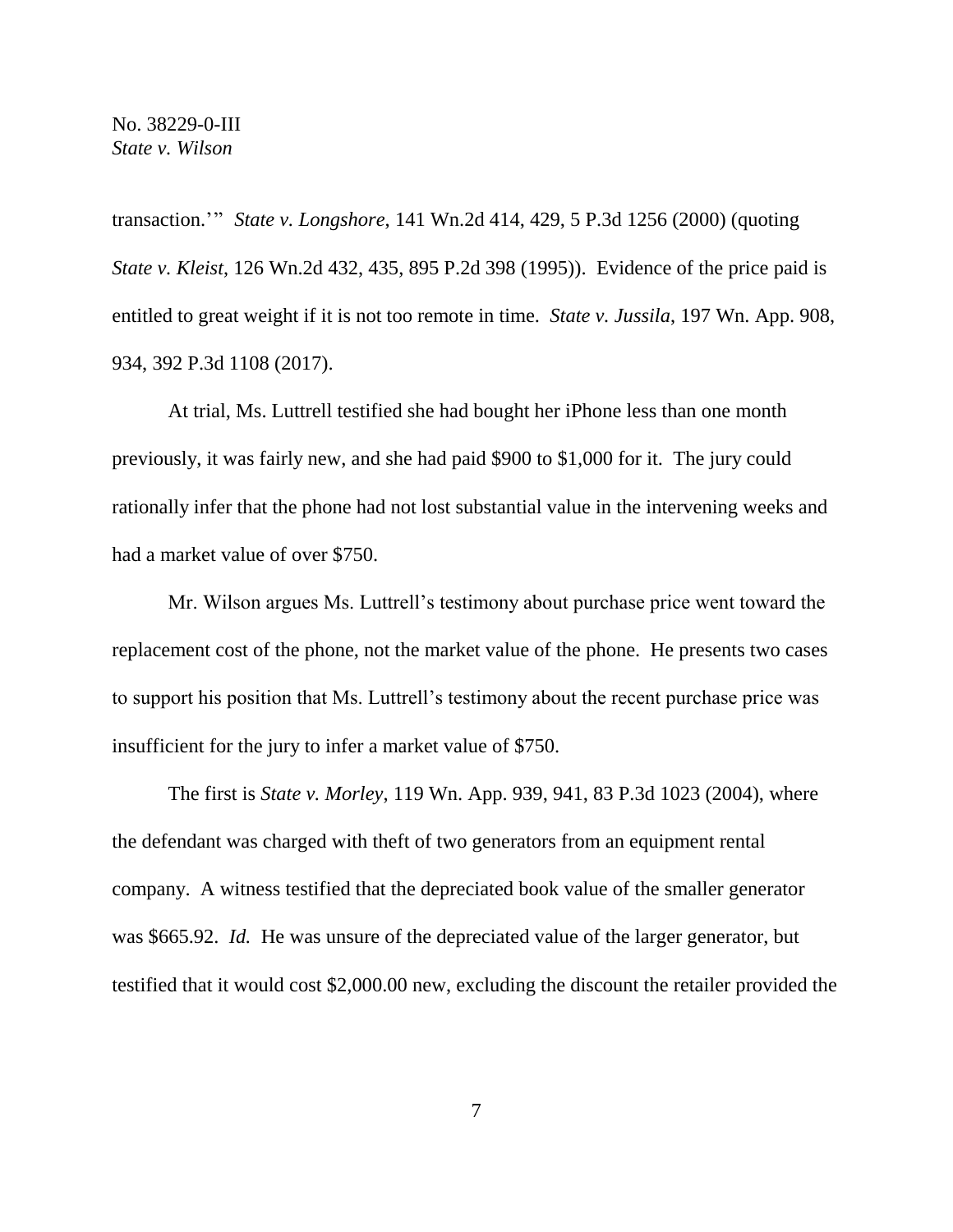rental company. *Id.* at 941-42. The witness did not testify when the company had purchased the second generator, how often it had been leased out, or its condition.

We held there was insufficient evidence that the larger generator was worth more than \$1,500, the threshold for first degree theft at the time. *Id.* at 942-43. We concluded that the retail price was not evidence of its fair market value in that case. *Id.* at 944.

The second case Mr. Wilson relies on is *State v. Ehrhardt*, 167 Wn. App. 934, 938, 276 P.3d 332 (2012), in which the defendant was charged with theft of a number of construction-related items from a homeowner's shed: an air compressor, a pressure washer, wiring parts, rotary hammers, and nail guns. The homeowner testified he had bought the air compressor for \$100 five or six years ago, but had never used it and it was in new condition. *Id.* He testified he had purchased the pressure washer for \$199 within the last year and that he had acquired the wiring parts over time for about \$300, but that they were worth about \$100 at the time they were stolen. *Id.* He testified that the rotary hammers and nail guns belonged to his employer, were about three years old, and had cost about \$450 and \$230 each, respectively, when purchased. *Id.* We held that the homeowner's testimony was sufficient for the jury to find the market value of the air compressor, pressure washer, and wiring parts because he testified to their condition or their contemporaneous value. *Id.* at 945. His testimony was insufficient to establish the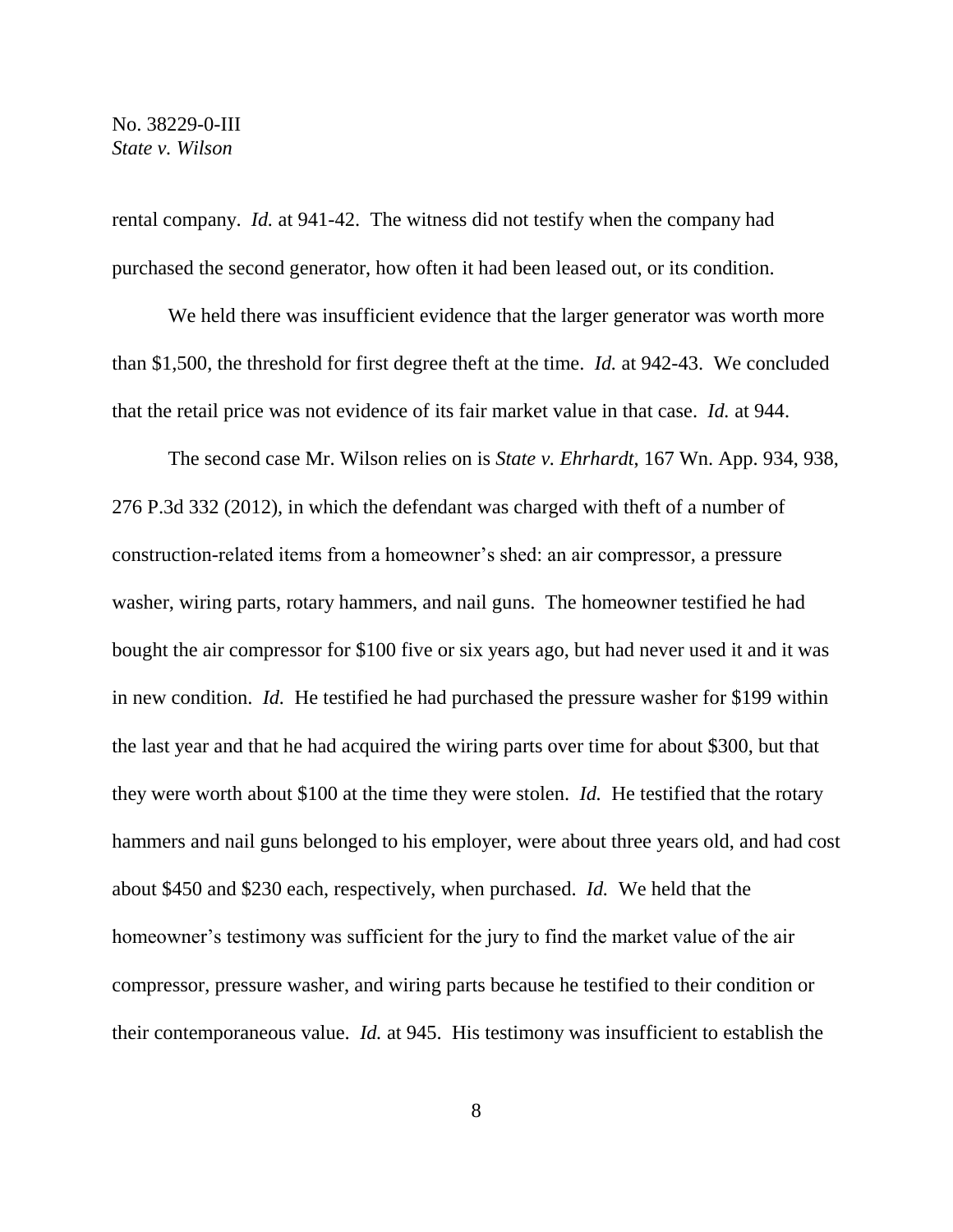market value of the rotary hammers or nail guns, however, as they had been used as professional construction tools for three years and the homeowner had not testified about their condition or their contemporaneous value. *Id.* at 945-46.

Neither case supports Mr. Wilson's argument; indeed, *Ehrhardt* runs counter to it. The *Ehrhardt* court found that purchase price *was* sufficient evidence of the market value of the pressure washer one year after purchase and of the air compressor *six years* after purchase because they were "essentially new." *Id.* at 945. Similarly, from Ms. Luttrell's testimony about her essentially new phone's purchase price of \$900 to \$1,000 weeks earlier, the jury could infer the phone maintained a market value of more than \$750 just weeks after purchase.

Mr. Wilson argues that the value of the iPhone had dropped because Ms. Luttrell had unlocked it and connected her accounts to it; however, this use is not at all comparable to that of the construction tools in *Morley* or *Ehrhardt*. The intangible act of logging into one's accounts on a phone is completely reversible and is not akin to physical wear and tear that affected the generators, rotary hammers, and nail guns in those cases and led to unknown amounts of depreciation.

9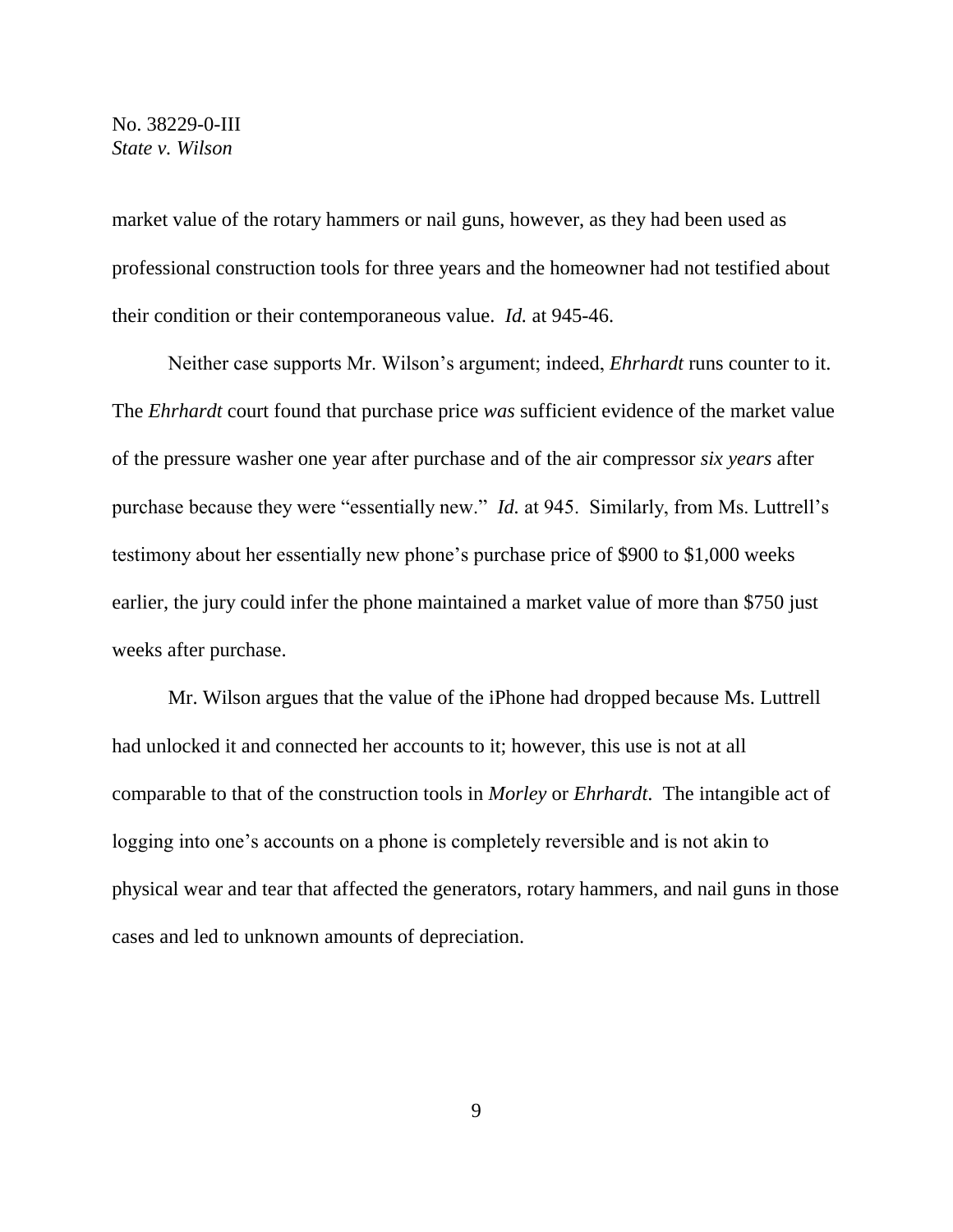Viewing the evidence in the light most favorable to the State, based on Ms. Luttrell's testimony about the weeks-old iPhone's purchase price, a jury could rationally find that the phone's market value at the time Mr. Wilson took it was greater than \$750.

### SUFFICIENCY OF EVIDENCE OF OFFENDER SCORE

Mr. Wilson next contends the State failed to prove a prior conviction did not wash out at sentencing; the State concedes this point. We agree and remand for resentencing.

Offender scores are reviewed de novo. *State v. Tili*, 148 Wn.2d 350, 358, 60 P.3d 1192 (2003). "[T]he State has the burden to prove prior convictions at sentencing by a preponderance of the evidence." *State v. Hunley*, 175 Wn.2d 901, 909-10, 287 P.3d 584 (2012). This includes establishing that an offense does not wash out under RCW 9.94A.525(2). *See State v. Cross*, 156 Wn. App. 568, 586-87, 234 P.3d 288 (2010), *modified on remand*, 166 Wn. App. 320, 271 P.3d 264 (2012). "[A] sentence that is based upon an incorrect offender score is a fundamental defect that inherently results in a miscarriage of justice." *In re Pers. Restraint of Goodwin*, 146 Wn.2d 861, 868, 50 P.3d 618 (2002).

Mr. Wilson argues two prior class C felonies should presumptively wash out under RCW 9.94A.525(2)(c) because there was more than five years between one of those convictions and the conduct in this case. The State concedes that the adult felony was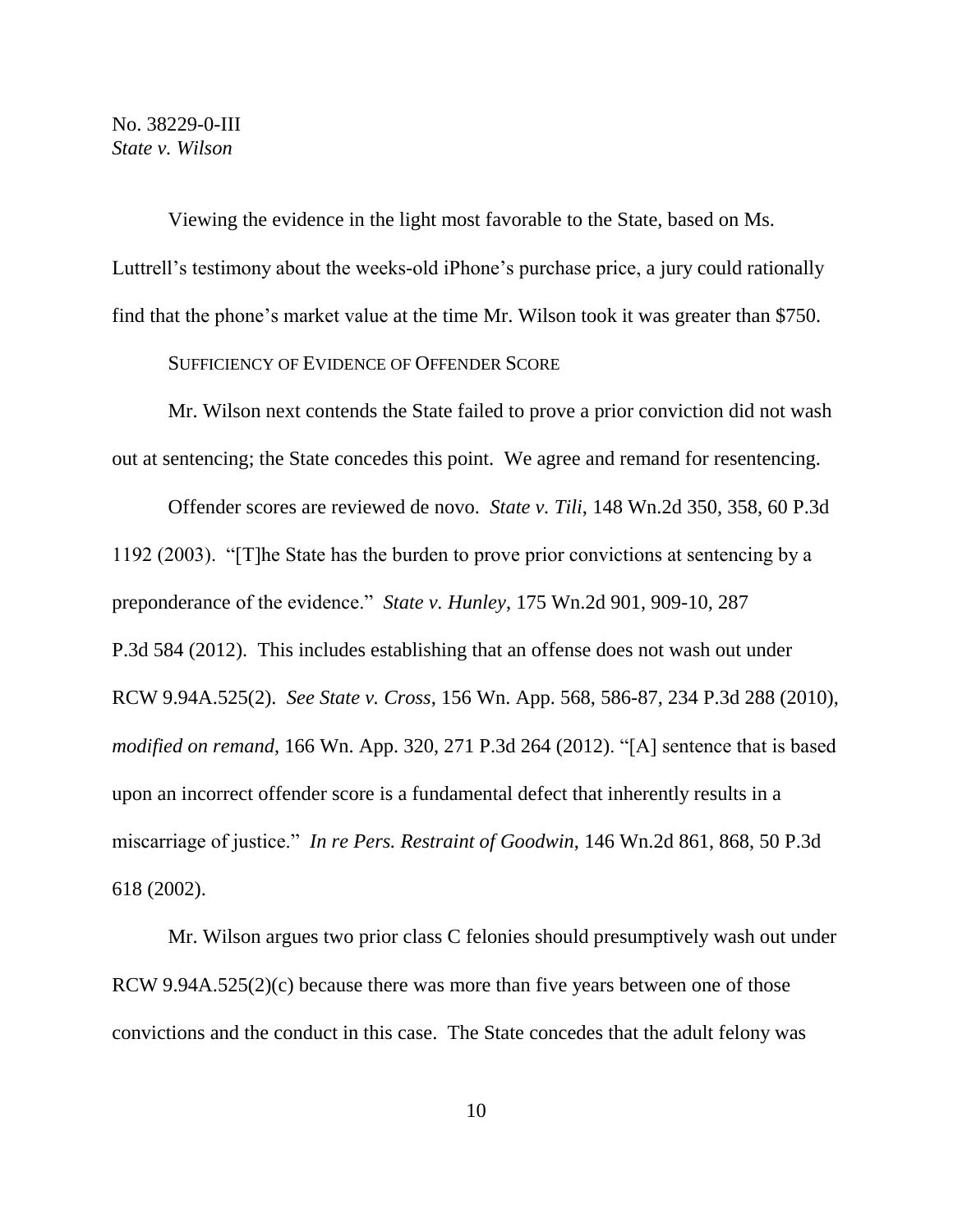included in the offender score without any evidence that it should not wash out. It agrees resentencing is appropriate, but argues the State should have an opportunity to present evidence showing Mr. Wilson's prior class C felonies should not wash out.

Under RCW 9.94A.530(2), "On remand for resentencing following appeal or collateral attack, the parties shall have the opportunity to present and the court to consider all relevant evidence regarding criminal history, including criminal history not previously presented." This is intended "'to ensure that sentences imposed accurately reflect the offender's actual, complete criminal history, whether imposed at sentencing or upon resentencing.'" *State v. Jones*, 182 Wn.2d 1, 10, 338 P.3d 278 (2014) (quoting LAWS OF 2008, ch. 231, § 1). Thus, on remand, the State may present evidence that Mr. Wilson's class C felonies did not wash out to ensure his criminal history is accurate and complete.

ERRONEOUS LFO TOTAL

Mr. Wilson contends his judgment and sentence incorrectly totals his LFOs, and the State concedes it was a scrivener's error. We agree.

A scrivener's error is a clerical mistake that, when amended, would correctly convey the trial court's intention based on other evidence. *State v. Davis*, 160 Wn. App. 471, 478, 248 P.3d 121 (2011). Here, the LFOs total \$800, not \$1,400. We remand for the court to correct Mr. Wilson's total LFOs to \$800.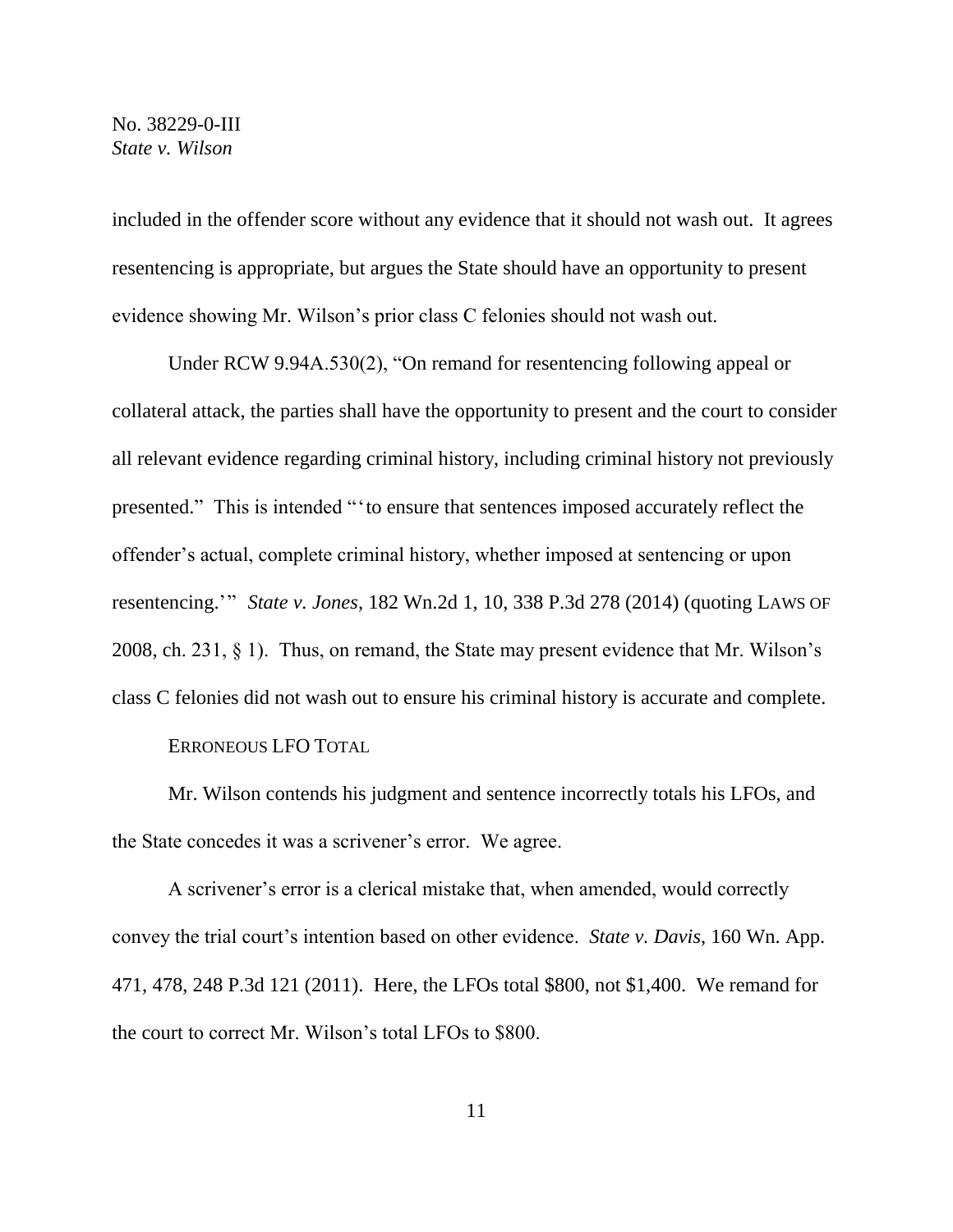### STATEMENT OF ADDITIONAL GROUNDS FOR REVIEW (SAG) NO. 1: DELIBERATION BY ALTERNATE JUROR

Mr. Wilson contends the alternate juror improperly deliberated with the 12 jurors. We disagree.

The record shows that juror 1 was chosen to be the alternate. After the jury reached a verdict and returned to court, the trial court read the verdicts and polled each of the 12 jurors. It did not poll a 13th juror. Defense counsel briefly thought he had seen juror 1 reenter the courtroom with the jury. The prosecutor and the court confirmed they had not seen juror 1 in the courtroom. Defense counsel concluded he must have misread a 7 as a 1. The record does not support Mr. Wilson's claim that the alternate juror deliberated (and returned) with the 12 jurors.

# SAG NO. 2: TESTIMONY THAT INJURIES WERE FROM PUNCHING

Mr. Wilson contends that a nonexpert witness (a police officer) improperly interpreted the victim's wounds as being from punches "when the pictures cleary [sic] show evidence of scratching!"

We note that Mr. Wilson did not object to the officer's testimony as improper lay opinion. Under RAP 2.5(a), this unpreserved evidentiary issue is not reviewable. Nevertheless, the issue raised is of no consequence. To prove felony violation of a nocontact order, the State needed to prove Mr. Wilson assaulted a person he knew was